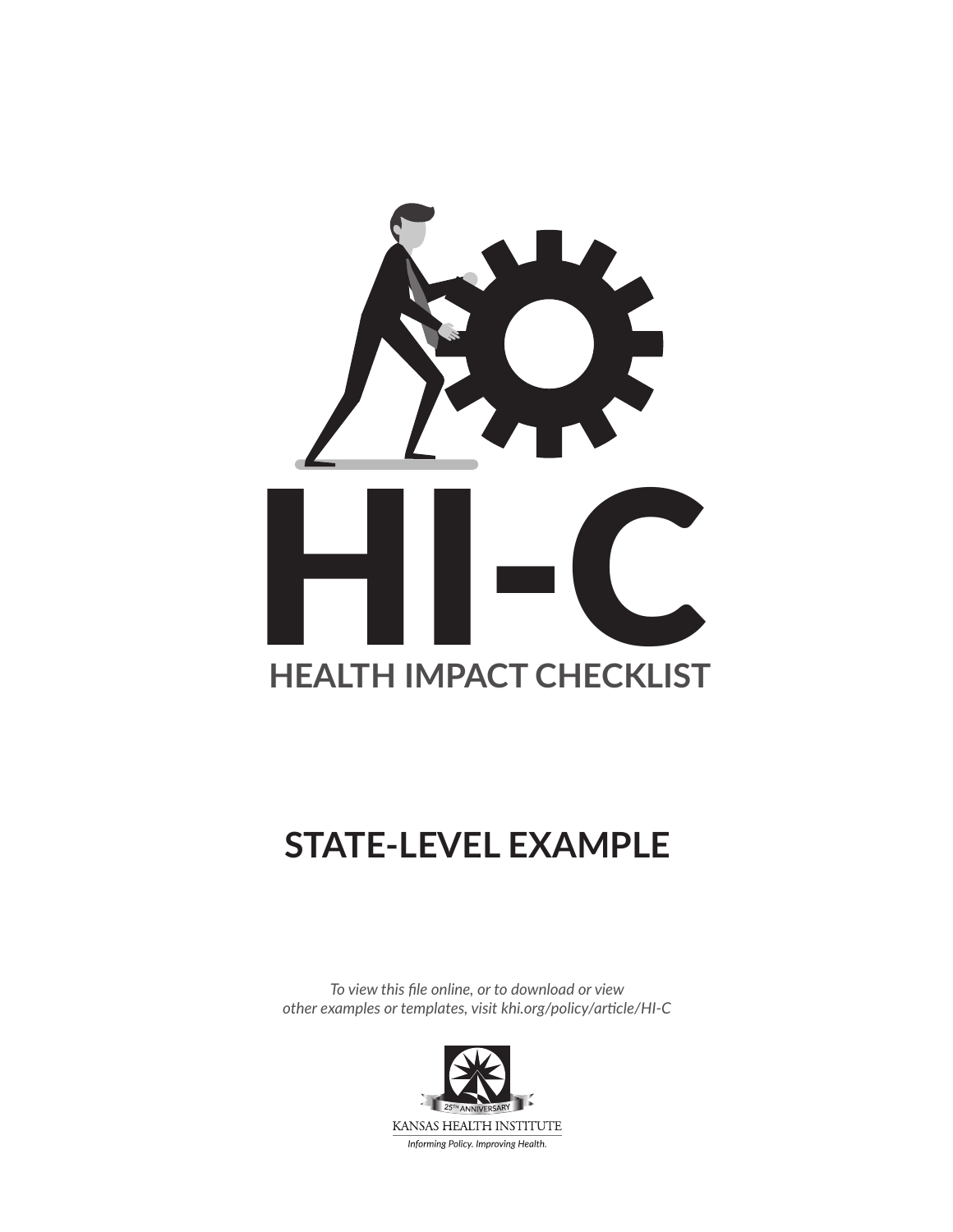# **Health Impact Checklist – State Level Example Expansion of Broadband Access Across Kansas** *Summary Page*

#### **Proposal Name**

Expansion of Broadband Access Across Kansas

# **Key Points of Proposal**

**Key Points of Proposal:** Senate Sub. for HB 2701 (2018) established the statewide broadband expansion planning task force. While the primary direct effect of HB 2701 would be related to the creation of the task force, there could be secondary effects, including the expansion of broadband access across Kansas if the task force recommendations are implemented.

#### **Impacted Social, Economic and Environmental Conditions**

- **Employment:** Increase in the employment rate, especially in rural areas, faster re-employment and access to a larger set of job opportunities.
- **Higher Education:** Provide access to lower-cost online education.
- **Health Literacy**: Potentially could improve health literacy. However, in order to improve health literacy via the internet, it will be essential to enhance general literacy.
- **Civic Participation:** Impact rates of voting in local elections, contacting local public officials, joining a neighborhood group and discussing politics with friends or family.
- **Social Isolation:** Increase social contact among older adults.
- **Access to Health Care/Behavioral Health Services:** Increase opportunities to deliver services via telemedicine.

# **Impacted Population(s) Recommendations**

- **Rural residents:** Broadband access could lead to mor[e new](https://academic.oup.com/ajae/article/99/1/285/2452343/Broadband-Internet-and-New-Firm-Location-Decisions)  [businesses,](https://academic.oup.com/ajae/article/99/1/285/2452343/Broadband-Internet-and-New-Firm-Location-Decisions) [increased median household income and](http://www.sciencedirect.com/science/article/pii/S0308596114000949) lower [unemployment](http://www.sciencedirect.com/science/article/pii/S0308596114000949) levels for rural residents.
- **Persons with low income:** Access to broadband could remove barriers associated with applying for and obtaining jobs, filling out college applications and completing homework.
- **Older adults:** Access to broadband can improve health of seniors by addressing personal fulfillment, health preservation, social connectedness, functional capability and activity, and caregiver support.

#### **Potential Health Impacts**

- Longer life expectancy
- Healthier BMI
- Decreased risk for heart condition, stroke, diabetes, asthma
- Improved quality of life
- Decreased risk of depression and cognitive decline
- Improved psychological wellbeing and more positive emotional health

- Strategies to increase access to broadband could include a focus on enhancing the ability of individuals to use computers and the ability to judge whether information sources are credible.
- Identify strategies for making access to broadband affordable.

| <b>Entity Completing the HI-C</b> | <b>Entity Receiving the HI-C</b> | <b>Completion Date</b> |
|-----------------------------------|----------------------------------|------------------------|
| Kansas Health Institute           | $(n/a - example$ only)           | 1/17/2020              |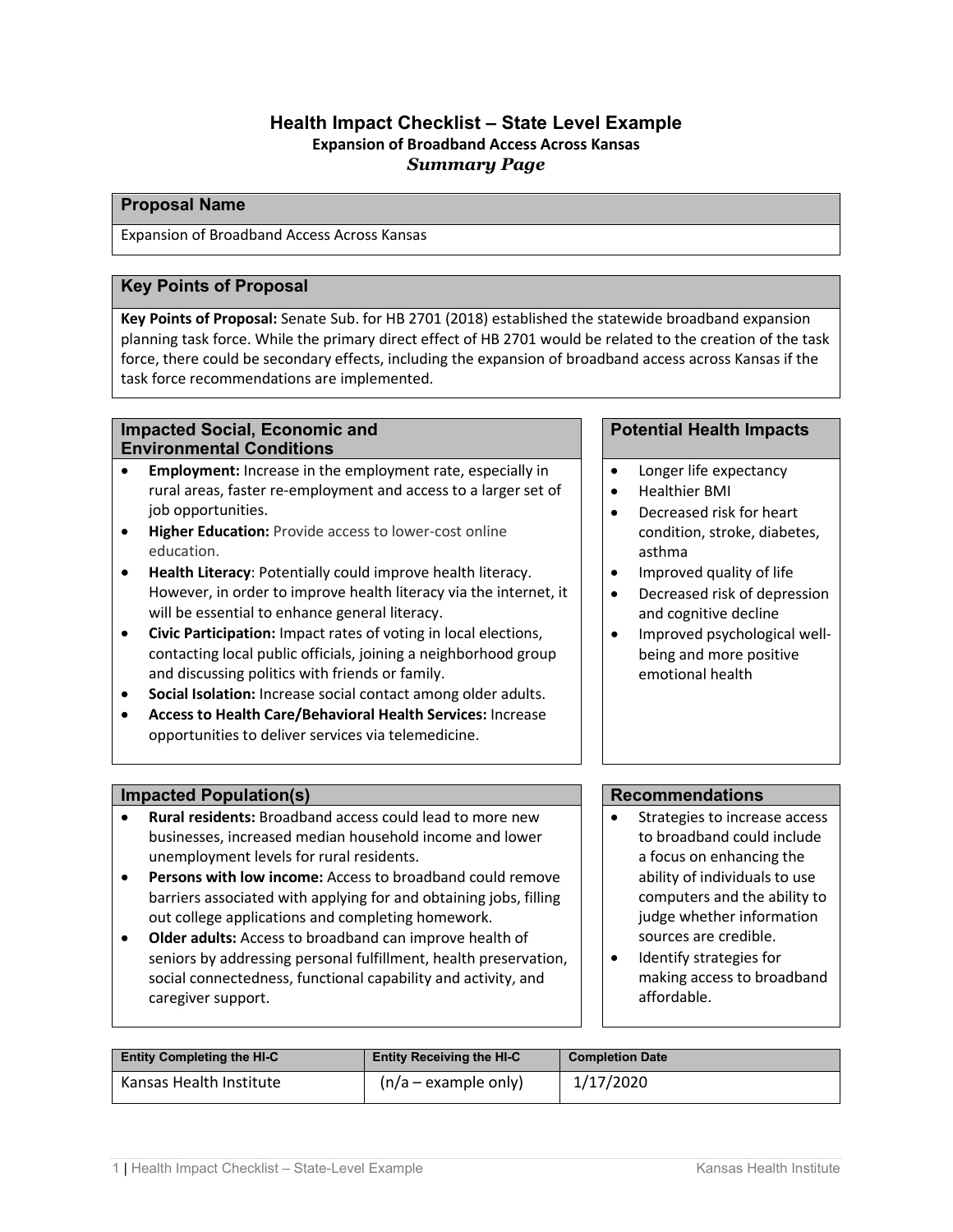# **Health Impact Checklist - State Level Example Expansion of Broadband Access Across Kansas** *Section I. General Information*

#### **1. Name of proposal:**

Expansion of Broadband Access Across Kansas

# **2. Provide a short summary of the key points of the proposal, including expected outcomes if specified in the proposal.** *(Type in.)*

Senate Sub. for HB 2701 (2018) established the statewide broadband expansion planning task force and directed the task force to: 1) develop criteria for the creation of a statewide map for defining and evaluating the broadband needs of Kansas citizens, businesses, industries, institutions and organizations; 2) develop criteria for prioritizing the expansion of broadband services across Kansas; 3) identify and document risks, issues and constraints associated with a statewide broadband expansion project and develop any corresponding risk mitigation strategies where appropriate, among other tasks.

While the primary direct effect of the HB 2701 would be related to the creation of the task force, there could be secondary effects, including the expansion of broadband access across Kansas if task force recommendations are implemented. More than 20 individuals and organizations testified before the House Committee on Energy, Utilities and Telecommunications and the Senate Commerce Committee. The conferees listed several potential impacts associated with expansion of broadband access across Kansas such as improved quality of life for all populations, including adults 65 and older, and access to online education opportunities, employment and health care services. To access materials (minutes and testimony), please click here: [http://kslegislature.org/li\\_2018/b2017\\_18/measures/HB2701/testimony](http://kslegislature.org/li_2018/b2017_18/measures/HB2701/testimony)

**3. Which of the following social, economic and environmental conditions (determinants of health) does the proposal have the greatest potential to impact?** *(Check at least three.)*

| Social, Economic and Environmental Conditions <sup>1,2</sup> |                                                                                |                                                 |
|--------------------------------------------------------------|--------------------------------------------------------------------------------|-------------------------------------------------|
| <b>Economic Stability</b>                                    | <b>Neighborhood &amp; Physical</b><br><b>Environment</b>                       | <b>Education</b>                                |
| $\boxtimes$<br>Employment                                    | <b>Housing Quality</b>                                                         | Early Childhood<br>Education and<br>Development |
| Income                                                       | Transportation<br>⊔                                                            | <b>High School Graduation</b>                   |
| Housing Instability/<br>⊠<br><b>Homelessness</b>             | <b>Environmental Conditions</b><br>⊠<br>(e.g., water, air and soil<br>quality) | <b>Higher Education</b><br>$\boxtimes$          |
| $\Box$ Food Insecurity                                       | Access to Healthy Food<br>$\Box$                                               | Language                                        |
| Poverty                                                      | Safety                                                                         | 図<br>Literacy                                   |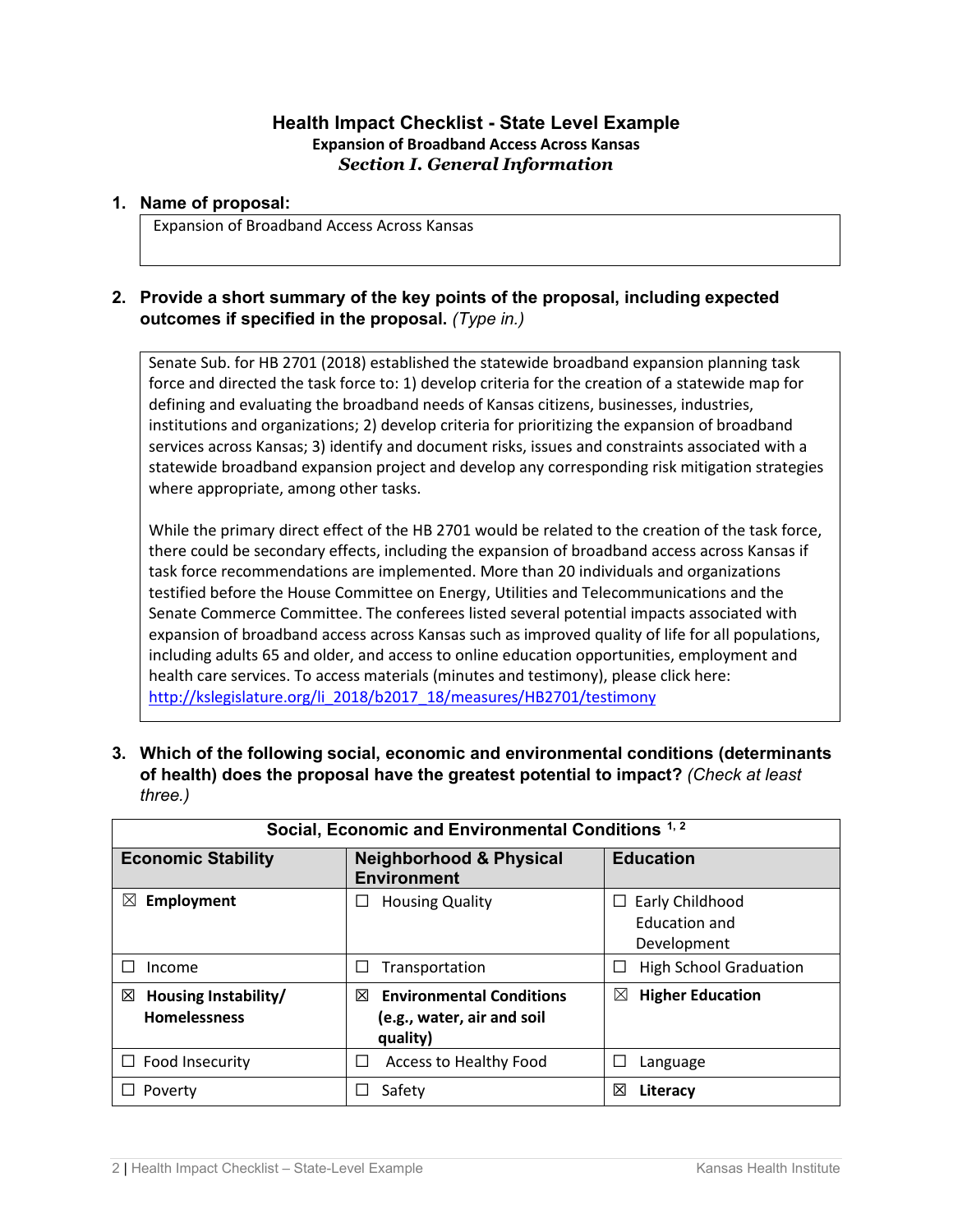| Social, Economic and Environmental Conditions <sup>1,2</sup> |                                                            |                                                                                                                                                                                                               |
|--------------------------------------------------------------|------------------------------------------------------------|---------------------------------------------------------------------------------------------------------------------------------------------------------------------------------------------------------------|
| Other:<br>$\Box$                                             | Other:                                                     | Other:                                                                                                                                                                                                        |
| Other:<br>$\perp$                                            | Other:                                                     | Other:                                                                                                                                                                                                        |
| <b>Community and Social</b><br><b>Context</b>                | <b>Health and Health Care</b>                              | <b>Note:</b> The number of social,                                                                                                                                                                            |
| <b>Civic Participation</b><br>$\boxtimes$                    | <b>Health Coverage</b>                                     | economic or environmental<br>conditions examined could<br>depend on available resources,<br>stakeholder interest and<br>timeline. After examining<br>three, additional conditions<br>may be examined further. |
| Discrimination<br>$\mathbf{I}$                               | <b>Provider Availability</b>                               |                                                                                                                                                                                                               |
| <b>Toxic Stress</b><br>$\mathbf{1}$                          | <b>Access to Health Care</b><br>⊠                          |                                                                                                                                                                                                               |
| <b>Social Isolation</b><br>⊠                                 | $\boxtimes$ Access to Behavioral<br><b>Health Services</b> |                                                                                                                                                                                                               |
| Incarceration<br>П                                           | <b>Quality of Care</b>                                     |                                                                                                                                                                                                               |
| Other:<br>$\Box$                                             | Other:                                                     |                                                                                                                                                                                                               |
| Other:                                                       | Other:                                                     |                                                                                                                                                                                                               |

# *Section II. Description of Impacts*

**Instructions:** Having described the proposal and identified its potential impacts on various social, economic and environmental conditions, collaborate with organizations that might have research capacity to complete items included in Section II.

**4. What partners can help you find research regarding potential impacts of the proposal on the social, economic and/or environmental conditions identified in Question 3?** *(Type in.)*

| <b>Specific Partner(s)</b>                                                                        | <b>Partnership Contribution(s)</b>                                                                                                                                   |
|---------------------------------------------------------------------------------------------------|----------------------------------------------------------------------------------------------------------------------------------------------------------------------|
| Kansas Department of Health and                                                                   |                                                                                                                                                                      |
| Environment, Kansas State Department                                                              | These agencies can serve as resources for data.                                                                                                                      |
| of Education, Kansas Department of                                                                |                                                                                                                                                                      |
| Commerce                                                                                          |                                                                                                                                                                      |
| The Docking Institute at Fort Hays State<br>University, Kansas Legislative Research<br>Department | These entities can assist with conducting literature review<br>to understand the impact of broadband on each of the<br>social, economic or environmental conditions. |

*Potential partner types include community foundations, nonprofit organizations, governmental agencies, universities or colleges, health care organizations, community coalitions, stakeholder groups, community organizations (including those representing populations facing significant barriers to health and well-being) and others.*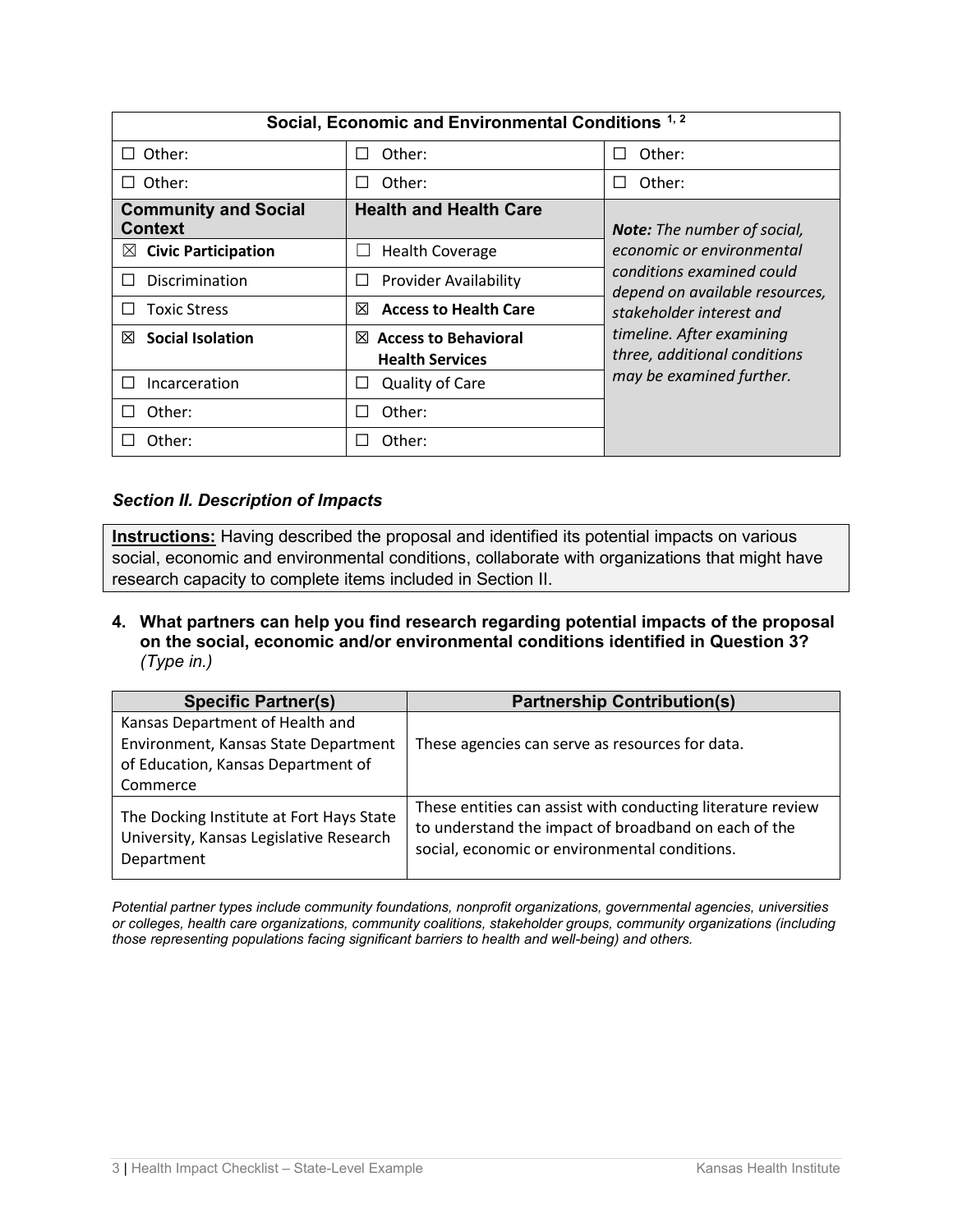**5. Describe how the proposal could impact the social, economic and/or environmental conditions identified in Question 3 and how it could result in associated health impacts for the community overall.** *(Type in.)*

| Social,<br><b>Economic or</b><br><b>Environmental</b> | Impact of the Proposal on<br><b>Condition</b>                                                                                                                                                                                                                                                                                                                                                                                                                                                                                                                     | <b>Impact of the Condition</b><br>on Health                                                                                                                                                                                                                                                                                                                                                                                                                                                                                             | <b>Overall</b><br>Impact on                                                                 |
|-------------------------------------------------------|-------------------------------------------------------------------------------------------------------------------------------------------------------------------------------------------------------------------------------------------------------------------------------------------------------------------------------------------------------------------------------------------------------------------------------------------------------------------------------------------------------------------------------------------------------------------|-----------------------------------------------------------------------------------------------------------------------------------------------------------------------------------------------------------------------------------------------------------------------------------------------------------------------------------------------------------------------------------------------------------------------------------------------------------------------------------------------------------------------------------------|---------------------------------------------------------------------------------------------|
| <b>Condition</b>                                      |                                                                                                                                                                                                                                                                                                                                                                                                                                                                                                                                                                   |                                                                                                                                                                                                                                                                                                                                                                                                                                                                                                                                         | <b>Health</b>                                                                               |
| <b>Employment</b>                                     | Access to broadband could have<br>several positive impacts related<br>to employment, including an<br>increase in employment,<br>especially in rural areas <sup>3, 4</sup> , faster<br>re-employment and access to a<br>larger set of job opportunities.<br>Specifically, individuals can<br>search for jobs on websites, and<br>use online systems to submit<br>applications and resumes.<br>Broadband also can help people<br>gain new career skills <sup>5</sup> . Access to<br>high-speed broadband could also<br>help to attract employers to<br>rural areas. | Tangible (e.g., health<br>insurance, income) and<br>intangible (e.g., sense of<br>meaning) benefits of<br>employment may have<br>positive effects on health.<br>Having health insurance<br>increases access to services,<br>which in turn affects a<br>person's health and well-<br>being. Additionally, an<br>increase in employment could<br>improve economic conditions<br>(personal income, job<br>security). People with higher<br>incomes are more likely to<br>have longer life expectancies<br>and healthier BMIs. <sup>6</sup> | $\boxtimes$ Positive<br>$\Box$ Negative<br>$\Box$ Mixed<br>$\square$ None<br>$\Box$ Unclear |
| <b>Higher</b><br><b>Education</b>                     | Students living in areas without<br>broadband may not be able to<br>utilize online learning<br>opportunities. Broadband may<br>also enable access to lower-cost<br>online education. <sup>7</sup> Adults with<br>more education tend to<br>experience less economic<br>hardships and enjoy greater<br>access to resources. Higher<br>education has an even greater<br>effect on lifetime earnings, a<br>pattern that is true for men and<br>women, for blacks and whites,<br>and for Hispanics and non-<br>Hispanics.                                             | There is strong correlation<br>between an individual's level<br>of education and health<br>outcomes. For example,<br>research has found that<br>greater educational<br>attainment has been<br>associated with eating<br>healthy, getting exercise and<br>avoiding risk factors such as<br>drinking excessively and<br>smoking. In addition, more-<br>educated people are less<br>likely to suffer from common<br>acute and chronic diseases<br>(heart conditions, stroke,<br>diabetes, asthma).                                         | $\boxtimes$ Positive<br>$\Box$<br>Negative<br>$\Box$ Mixed<br>$\Box$ None<br>$\Box$ Unclear |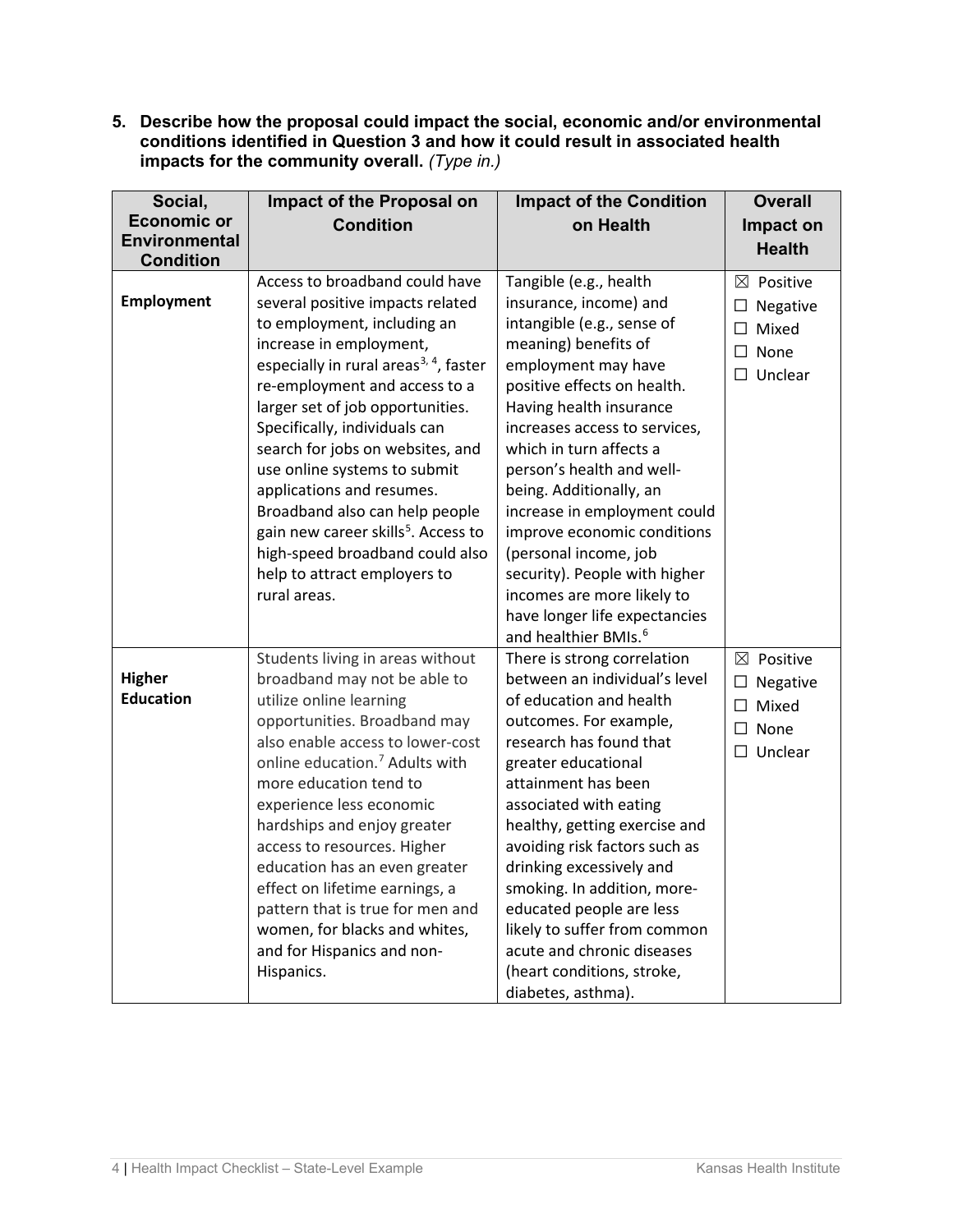| Social,              | Impact of the Proposal on                                         | <b>Impact of the Condition</b>                                      | <b>Overall</b>                             |
|----------------------|-------------------------------------------------------------------|---------------------------------------------------------------------|--------------------------------------------|
| <b>Economic or</b>   | <b>Condition</b>                                                  | on Health                                                           | Impact on                                  |
| <b>Environmental</b> |                                                                   |                                                                     | <b>Health</b>                              |
| <b>Condition</b>     | The Internet requires basic skills,                               | Limited health literacy                                             |                                            |
| Literacy (Health)    | such as literacy. On average,                                     | increases the disparity in                                          | $\Box$<br>Positive                         |
|                      | Internet health information                                       | health care access among                                            | $\Box$<br>Negative<br>$\boxtimes$<br>Mixed |
|                      | requires a 10th grade reading                                     | populations who face                                                | None<br>□                                  |
|                      | level (= age 15). Access to the                                   | significant barriers to health                                      | Unclear<br>$\Box$                          |
|                      | internet seems to have the                                        | and well-being. Low health                                          |                                            |
|                      | potential for improving health                                    | literacy is often linked to                                         |                                            |
|                      | literacy. However, in order to                                    | chronic health problems                                             |                                            |
|                      | improve health literacy via the                                   | because patients know less                                          |                                            |
|                      | internet, it will be essential to                                 | about their conditions and                                          |                                            |
|                      | enhance general literacy (the<br>ability to read and write). 8, 9 | how to handle symptoms. <sup>10</sup><br>However, research suggests |                                            |
|                      |                                                                   | that in order to increase                                           |                                            |
|                      |                                                                   | health literacy via the                                             |                                            |
|                      |                                                                   | internet, it is critical to                                         |                                            |
|                      |                                                                   | enhance general literacy, the                                       |                                            |
|                      |                                                                   | ability to use computers and                                        |                                            |
|                      |                                                                   | the ability to judge whether                                        |                                            |
|                      |                                                                   | information sources are                                             |                                            |
|                      | Several studies found a                                           | credible. <sup>11</sup><br>Civic participation improves             | $\boxtimes$ Positive                       |
| <b>Civic</b>         | correlation between broadband                                     | health through multiple                                             | $\Box$                                     |
| Participation        | and civic engagement.                                             | pathways. For example, a                                            | Negative<br>$\Box$<br>Mixed                |
|                      | Broadband access could impact                                     | study found that members of                                         | None<br>$\Box$                             |
|                      | rates of voting in local elections,                               | civic groups were more likely                                       | $\Box$ Unclear                             |
|                      | contacting local public officials,                                | to be physically active.                                            |                                            |
|                      | joining a neighborhood group                                      | Belonging to civic groups                                           |                                            |
|                      | and discussing politics with                                      | expanded participants' social                                       |                                            |
|                      | friends or family. <sup>12</sup>                                  | networks, which made them                                           |                                            |
|                      |                                                                   | more aware of opportunities<br>to be physically active in their     |                                            |
|                      |                                                                   | community. Another study                                            |                                            |
|                      |                                                                   | found positive impact of                                            |                                            |
|                      |                                                                   | volunteerism on health.                                             |                                            |
|                      |                                                                   | Volunteers enjoy better                                             |                                            |
|                      |                                                                   | psychological well-being and                                        |                                            |
|                      |                                                                   | more positive emotional                                             |                                            |
|                      |                                                                   | health. <sup>13, 14</sup>                                           |                                            |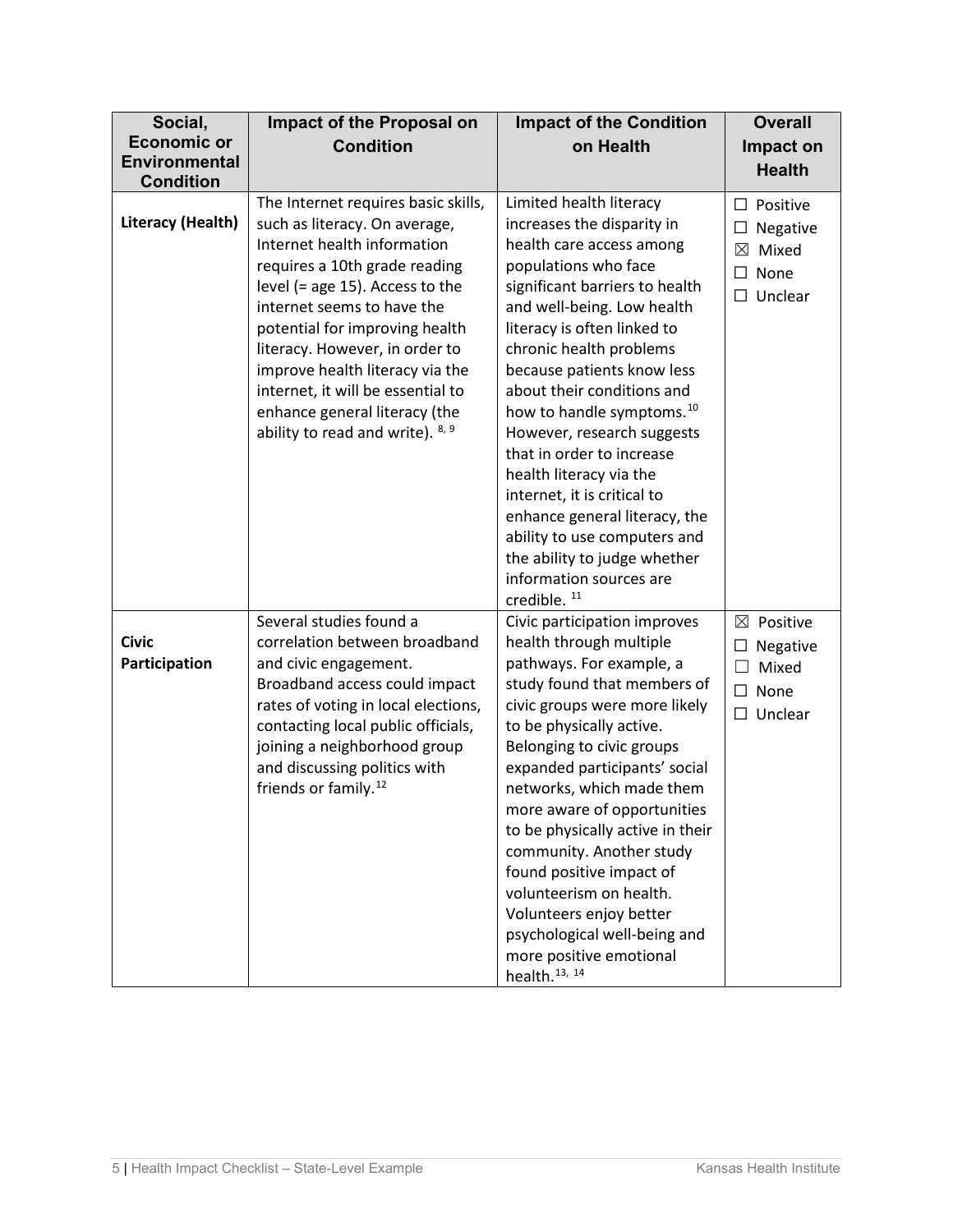| Social,<br><b>Economic or</b><br><b>Environmental</b><br><b>Condition</b> | <b>Impact of the Proposal on</b><br><b>Condition</b>                                                                                                                                                                                                                                                                                                                                                                                                                                                                                         | <b>Impact of the Condition on</b><br><b>Health</b>                                                                                                                                                                                                                                                                                                                                                                                                                                    | <b>Overall</b><br>Impact on<br><b>Health</b>                                         |
|---------------------------------------------------------------------------|----------------------------------------------------------------------------------------------------------------------------------------------------------------------------------------------------------------------------------------------------------------------------------------------------------------------------------------------------------------------------------------------------------------------------------------------------------------------------------------------------------------------------------------------|---------------------------------------------------------------------------------------------------------------------------------------------------------------------------------------------------------------------------------------------------------------------------------------------------------------------------------------------------------------------------------------------------------------------------------------------------------------------------------------|--------------------------------------------------------------------------------------|
| <b>Social Isolation</b>                                                   | Access to broadband may be<br>beneficial for decreasing<br>loneliness and increasing social<br>contact among older adults and<br>individuals who live in rural<br>communities. <sup>15</sup>                                                                                                                                                                                                                                                                                                                                                 | Research has linked social<br>isolation and loneliness to<br>higher risks for a variety of<br>physical and mental<br>conditions, including high<br>blood pressure, heart disease,<br>obesity, anxiety, depression,<br>cognitive decline and<br>Alzheimer's disease. <sup>16</sup>                                                                                                                                                                                                     | ⊠<br>Positive<br>Negative<br>$\Box$<br>Mixed<br>None<br>П<br>Unclear<br>П.           |
| <b>Access to Health</b><br>Care/Behavioral<br><b>Health Services</b>      | Telehealth/telemedicine (the<br>remote delivery of health care<br>services) has the potential to<br>improve the quality, cost and<br>availability of health care in rural<br>areas by providing improved<br>access to specialists, speedier<br>treatment, the ability for<br>patients to remain close to<br>home, and the ability for rural<br>health care providers to sharpen<br>and maintain their skills.<br>However, the success of<br>telemedicine is dependent upon<br>access to strong, reliable<br>broadband service. <sup>17</sup> | According to research,<br>telehealth interventions<br>produce positive outcomes<br>when used for remote patient<br>monitoring for several chronic<br>conditions, including<br>cardiovascular and<br>respiratory disease, with<br>improvements in outcomes<br>such as mortality, quality of<br>life, and reductions in hospital<br>admissions. Telehealth also<br>was reported effective for<br>patient monitoring for<br>psychotherapy as part of<br>behavioral health. <sup>18</sup> | ⊠<br>Positive<br>$\Box$<br>Negative<br>П<br>Mixed<br>None<br>$\Box$<br>Unclear<br>П. |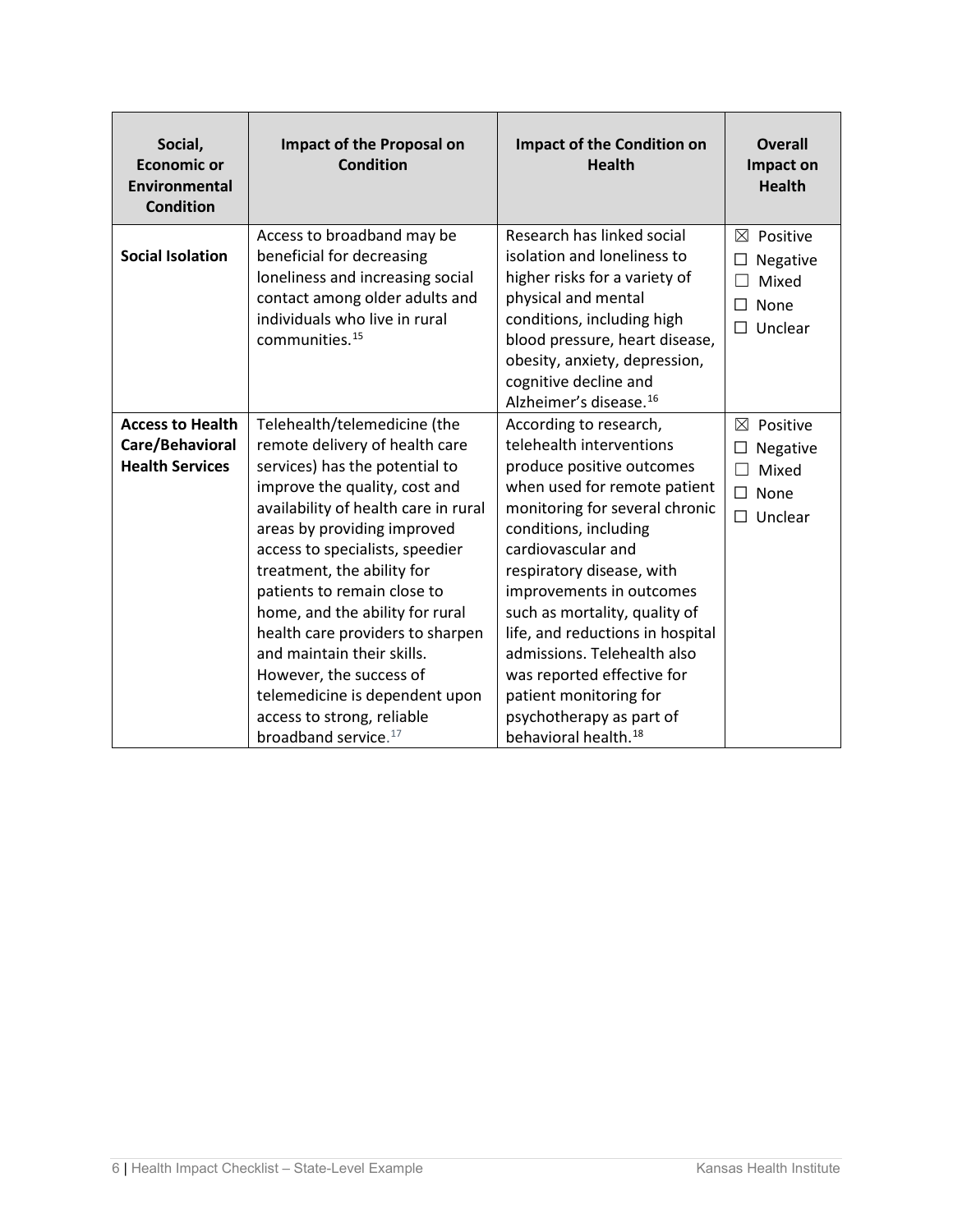**6. Based on the potential impact of the proposal on the social, economic or environmental conditions identified in Question 3, identify populations who could be impacted and how the proposal might affect their health.** *(Describe at least three populations.)*

*Note: Focus on populations that are at a higher risk for poor health as a result of the barriers they experience to social, economic, political and environmental resources, as well as limitations due to illness or disability.* For a full list of potential populations of focus, see Section IV. Glossary of Terms.

| Social,<br><b>Economic or</b><br><b>Environmental</b><br><b>Condition</b> | Impacted<br><b>Population</b> | <b>Impact on Health</b>                                                                                                                                                                                                                                                                                                                                                                                                                                                                                                 | <b>Overall</b><br>Impact on<br><b>Health</b>                                          |
|---------------------------------------------------------------------------|-------------------------------|-------------------------------------------------------------------------------------------------------------------------------------------------------------------------------------------------------------------------------------------------------------------------------------------------------------------------------------------------------------------------------------------------------------------------------------------------------------------------------------------------------------------------|---------------------------------------------------------------------------------------|
| <b>Employment</b>                                                         | Rural<br>residents            | Americans living in rural areas have less access<br>to broadband. Broadband access could lead to<br>more new businesses, <sup>19</sup> increased median<br>household incomes and lower unemployment<br>levels for rural residents. <sup>20</sup> There are many<br>positive tangible and intangible benefits of<br>employment and higher income on health.                                                                                                                                                              | ⊠ Positive<br>Negative<br>Mixed<br>П<br>П<br>None<br>Unclear<br>П                     |
| <b>Employment</b><br><b>Higher</b><br><b>Education</b>                    | Persons with<br>low income    | Low-income households have lower rates of in-<br>home Internet connectivity compared with<br>higher-income groups. Connectivity rates are<br>particularly low among HUD-assisted renter<br>households, who also are more likely to depend<br>exclusively on smartphones to access the<br>Internet in the home. <sup>21</sup> As a result, persons with<br>low income experience additional barriers<br>associated with applying for and obtaining jobs,<br>filling out college applications and completing<br>homework. | $\boxtimes$ Positive<br>Negative<br>$\Box$<br>Mixed<br>П<br>None<br>П<br>Unclear<br>П |
| <b>Social Isolation</b>                                                   | Older adults                  | Access to health care and support services<br>(including transportation and mobility support),<br>nutrition, housing, and social isolation impact<br>the health of seniors. Access to broadband can<br>improve health of seniors by addressing<br>personal fulfillment, health preservation, social<br>connectedness, functional capability and<br>activity, and caregiver support. <sup>22</sup>                                                                                                                       | $\boxtimes$ Positive<br>Negative<br>Mixed<br>П<br>None<br>П<br>Unclear<br>$\Box$      |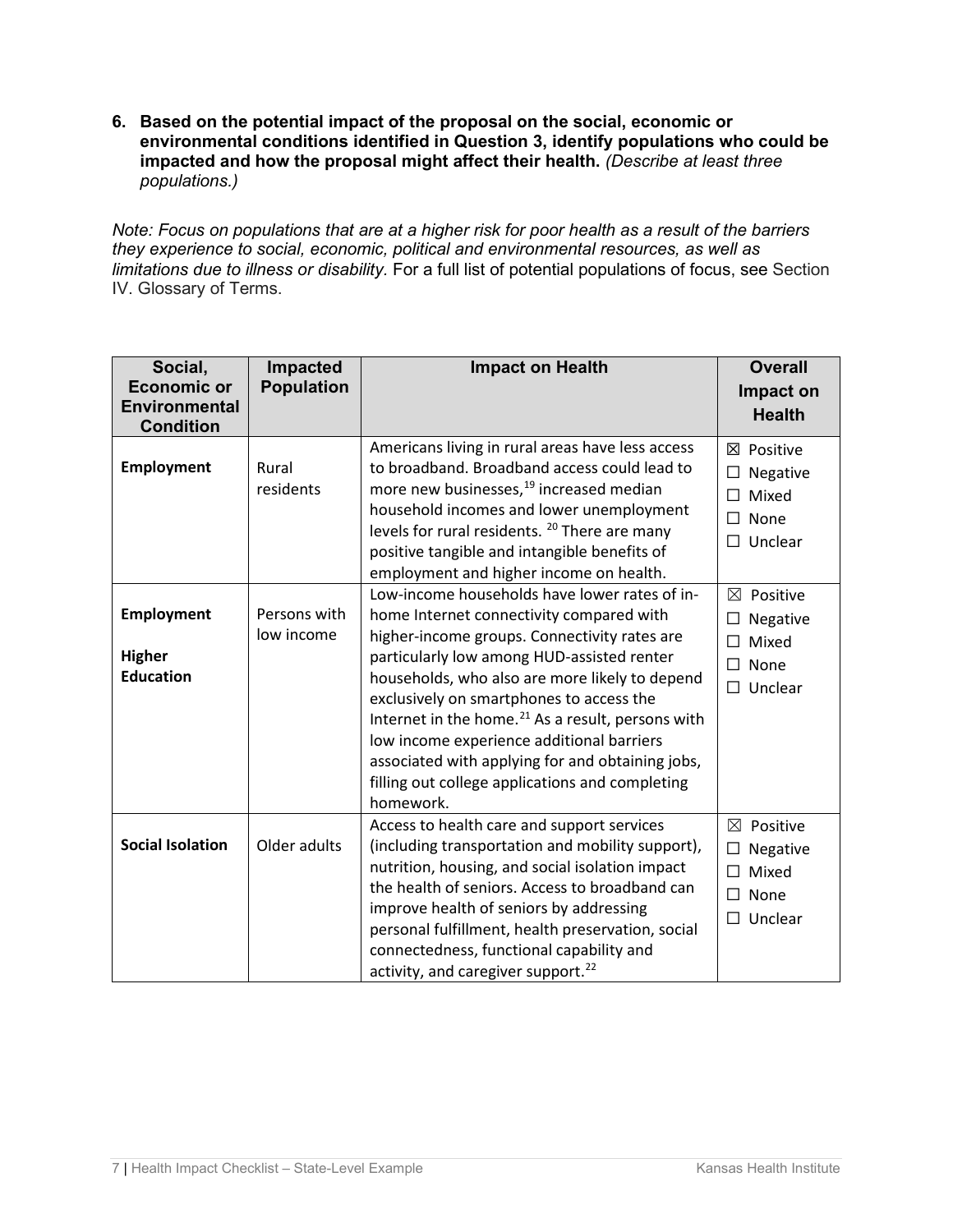# *Section III. Recommendations*

**Instructions:** Having described the potential impacts of the proposal and populations who may face significant barriers to health and well-being, use Section III to identify collaborative approaches to addressing these findings.

**7. What partners can help you to develop recommendations to address or mitigate the potential health impacts identified in Questions 5 and 6?** *(Type in.)*

| <b>Specific Partner(s)</b> | <b>Partnership Contribution(s)</b>                                         |
|----------------------------|----------------------------------------------------------------------------|
| Kansas State Department    | In collaboration with stakeholders around the state identify strategies    |
| of Education               | for effective use of internet to improve health literacy.                  |
| The University of Kansas   | In collaboration with stakeholders around the state identify strategies    |
| or Kansas State University | for effective use of internet to improve health literacy.                  |
| AARP                       | Identify strategies for building older adults' capacity in using internet. |

*Potential partner types include community organizations, impacted population(s), community foundations, nonprofit organizations, governmental agencies, universities or colleges, health care organizations, community coalitions, stakeholders, populations who face significant barriers to health and well-being, and others.*

**8. Based on the results of this Health Impact Checklist, suggest recommendations that can help to maximize potential positive health impacts and/or mitigate potential negative health impacts of the proposal.** (*Type in.)*

#### **Recommendation(s)**

Focus on enhancing the ability of individuals to use computers and the ability to judge whether information sources are credible.

Identify strategies for making access to broadband affordable.

#### *Section IV: Glossary of Terms*

*Summary definitions for determinants of health were pulled from Healthy People 2020<sup>[23](#page-10-19)</sup> and additional sources.[24,](#page-11-0)[25](#page-11-1) Additional information is available [here.](https://www.healthypeople.gov/2020/topics-objectives/topic/social-determinants-health/interventions-resources)*

**Civic Participation:** Encompasses a wide range of both formal and informal activities including voting, volunteering and participating in group activities or organizations.

**Determinants of Health:** The "conditions in the environments in which people are born, live, learn, work, play, worship and age that affect a wide range of health, functioning and quality-of-life outcomes and risks."

**Discrimination:** A socially structured action that is unfair or unjustified and harms groups or individuals. Discrimination occurs at both structural and individual levels and can be attributed to social interactions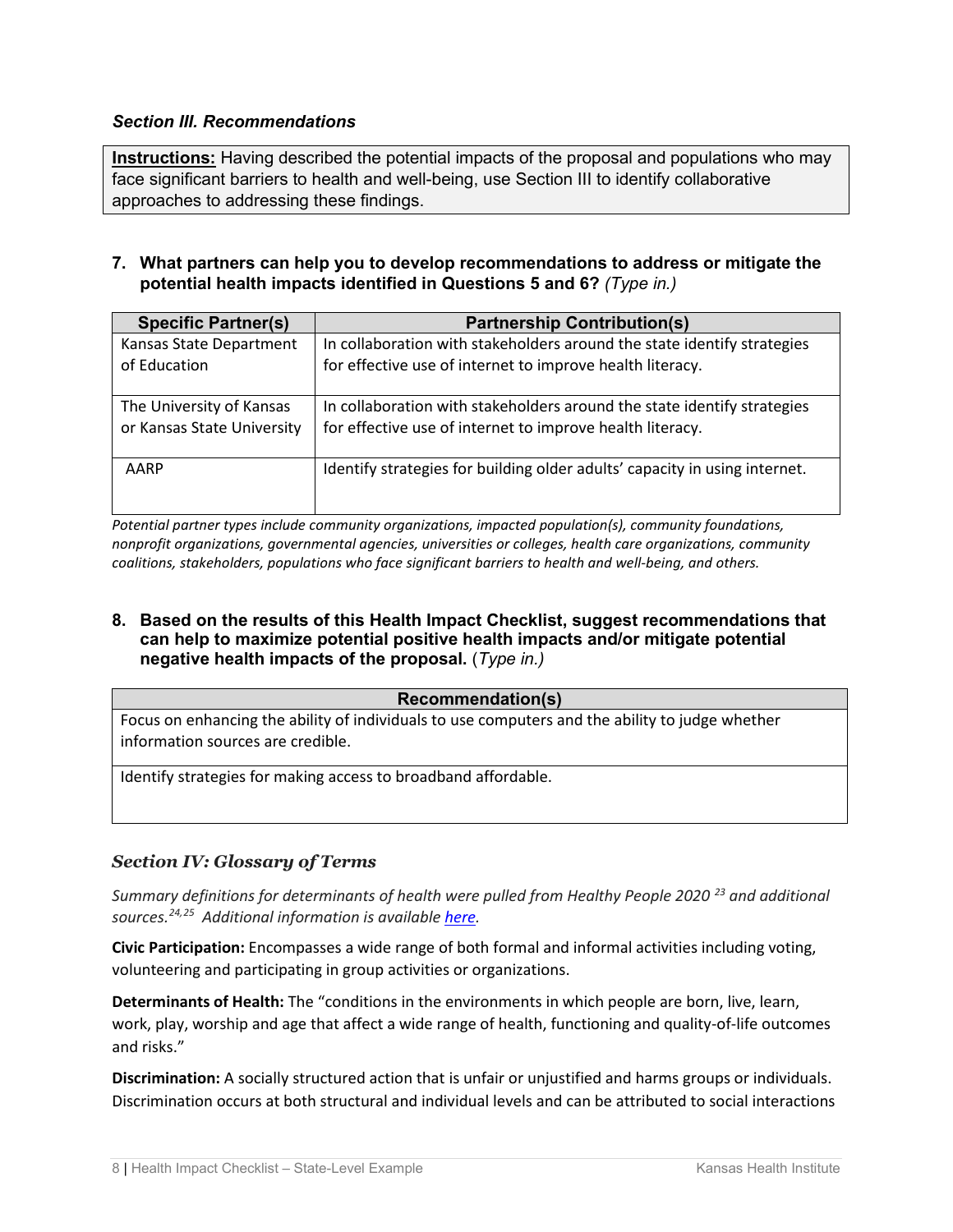that occur to protect more powerful and privileged groups at the detriment of other groups. Discrimination on the basis of race is one example of discrimination.

**Food Insecurity:** The disruption of food intake or eating patterns due to a lack of money or other resources.

**Housing Instability:** Despite no standard definition, housing instability encompasses a number of housing-related challenges including trouble paying rent, overcrowding, staying with relatives, moving frequently, or spending the bulk of income on housing.

**Impacted Populations:** Populations who were identified by completing the Health Impact Checklist as being impacted by the proposal. Those groups may include populations who face significant barriers to health and well-being (populations of focus).

**Populations of Focus:** Populations may include racial and ethnic minorities, including persons of Black, American Indian or Alaska Native, Asian, and Native Hawaiian or Other Pacific Islander races and persons of Hispanic ethnicity; rural/urban residents; children; pregnant women; persons who are LGBTQIA+; older adults; persons with chronic illnesses; persons with housing instability or who are homeless; immigrant populations; displaced persons; persons with limited English proficiency; persons with low literacy; persons with low income; persons with disabilities; and others.

**Social Isolation:** A person's lack of social connectedness is measured by the quality, type, frequency and emotional satisfaction of social ties. Social isolation exists when an individual lacks opportunities to be socially connected. Social isolation can impact health and quality of life, as well ability and motivation to access adequate support. It also can impact the quality of the environment and communities in which a person lives.

**Toxic Stress:** A strong, frequent or prolonged activation of the body's stress management system. Stressful events that are chronic, uncontrollable and/or experienced by children without access to support from caring adults tend to provoke toxic stress responses. Studies indicate that toxic stress can have an adverse impact on brain architecture.

# *Section V: References & Sources*

**Instructions:** In your preferred format, provide citation or reference information on the resources used to complete the HI-C.

<span id="page-9-0"></span><sup>&</sup>lt;sup>1</sup> The list of social, economic and environmental conditions is adapted from Healthy People 2020 and the Kaiser Family Foundation. Retrieved fro[m https://www.healthypeople.gov/2020/topics-objectives/topic/social](https://www.healthypeople.gov/2020/topics-objectives/topic/social-determinants-of-health)[determinants-of-health](https://www.healthypeople.gov/2020/topics-objectives/topic/social-determinants-of-health) and [https://www.kff.org/disparities-policy/issue-brief/beyond-health-care-the-role-of](https://www.kff.org/disparities-policy/issue-brief/beyond-health-care-the-role-of-social-determinants-in-promoting-health-and-health-equity/)[social-determinants-in-promoting-health-and-health-equity/](https://www.kff.org/disparities-policy/issue-brief/beyond-health-care-the-role-of-social-determinants-in-promoting-health-and-health-equity/)

<span id="page-9-1"></span><sup>2</sup> U.S. Department of Health and Human Services. (2019). *Healthy People 2020.* Retrieved from <https://www.healthypeople.gov/2020/topics-objectives/topic/social-determinants-health/interventions-resources>

<span id="page-9-2"></span><sup>3</sup> Atasoy, H. (2013). The effects of broadband internet expansion on labor market outcomes. *Industrial and Labor Relations Review*, *66*(2), 315-345.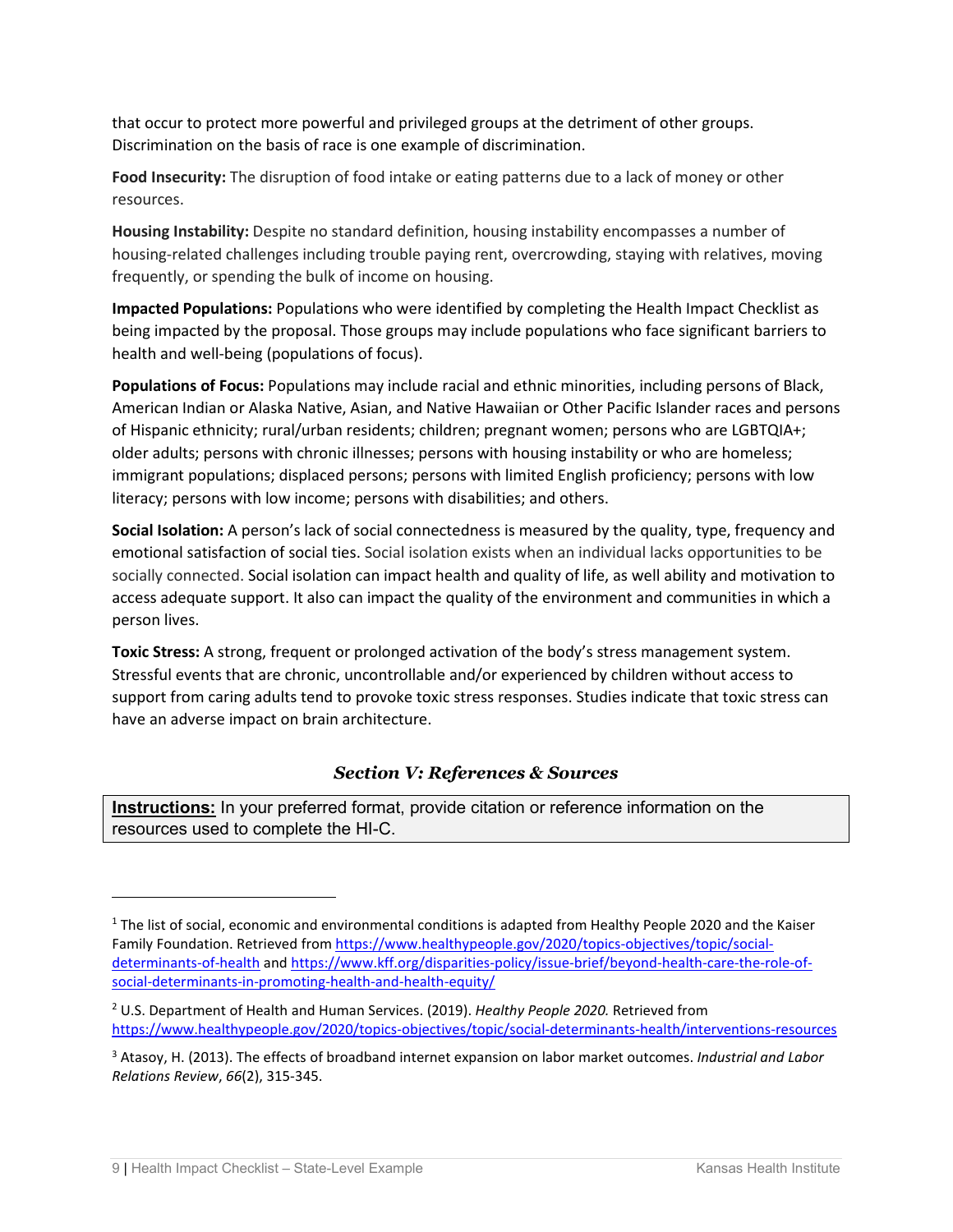<span id="page-10-0"></span><sup>4</sup> [Lobo, B., Alam, R., &](https://www.sciencedirect.com/science/article/abs/pii/S0308596118303823#!) [Whitacre, B.](https://www.sciencedirect.com/science/article/abs/pii/S0308596118303823#!) (2019). Broadband speed and unemployment rates: Data and measurement issues. *Science Direct. Telecommunications Policy, In Press.*

<span id="page-10-1"></span><sup>5</sup> Smith, A. (2015). *Lack of broadband can be a key obstacle, especially for job seekers.* Washington, DC: Pew Research Center.

<span id="page-10-2"></span><sup>6</sup> Chetty, R., Stepner, M., Abraham, S., Lin, S., Scuderi, B., Turner, N., et al. (2016). The association between income and life expectancy in the U.S., 2001-2014. *Journal of the American Medical Association*, *315*(16), 1750–1766.

<span id="page-10-3"></span> $^7$  Deming, D. J., Goldin, C., Katz, L. F., & Yuchtman, N. (2015). Can online learning bend the higher education cost curve? *American Economic Review, 105*(5), 496-501.

<span id="page-10-4"></span><sup>8</sup> [Jiang,](https://www.sciencedirect.com/science/article/pii/S0747563216300073?via%3Dihub#!) S., & Beaudoin C. (2016). Health literacy and internet an exploratory study on the 2013 HINTS survey. *Computers in Human Behavior, 58,* 240-248.

<span id="page-10-5"></span><sup>9</sup> [Diviani,](https://www.ncbi.nlm.nih.gov/pubmed/?term=Diviani%20N%5BAuthor%5D&cauthor=true&cauthor_uid=25953147) N., van de[n Putte,](https://www.ncbi.nlm.nih.gov/pubmed/?term=van%20den%20Putte%20B%5BAuthor%5D&cauthor=true&cauthor_uid=25953147) B, Giani, S., & van Weert, J.C. (2015). Low literacy and evaluation of online health information: A systematic review of the literature. *Journal of Medical Internet Research*, *17*(5)*.* 

<span id="page-10-6"></span><sup>10</sup> Berkman, N., Dewalt, D., Pignone M., Sheridan, S., Lohr, K., Lux, L, et al. (2004). Literacy and health outcomes. *Agency for Healthcare Research and Quality (AHRQ) Evidence Report Summaries*, *87*, 1-8.

<span id="page-10-7"></span><sup>11</sup> U.S. Department of Health and Human Services. Centers for Disease Control and Prevention. (2009). Improving health literacy for older adults. Expert panel report.

<span id="page-10-8"></span><sup>12</sup> Whitacre, B. E., & Manlove, J. L. (2016). Broadband and civic engagement in rural areas: What matters? *Community Development*, *47*(5), 700-717.

<span id="page-10-9"></span><sup>13</sup> Office of Disease Prevention and Health Promotion. *Healthy People 2020*. Civic Participation.

<span id="page-10-10"></span><sup>14</sup> Anderson, N. D., Damianakis, T., Kroger E., Wagner, L. M., Dawson, D. R., Binns, M. A., et al. (2014). The benefits associated with volunteering among seniors: A critical review and recommendations for future research. *Psychology Bulletin Journal, 140*(6), 1505-1533.

<span id="page-10-11"></span><sup>15</sup> [Cotten,](https://www.ncbi.nlm.nih.gov/pubmed/?term=Cotten%20SR%5BAuthor%5D&cauthor=true&cauthor_uid=23448864) S., [Anderson,](https://www.ncbi.nlm.nih.gov/pubmed/?term=Anderson%20WA%5BAuthor%5D&cauthor=true&cauthor_uid=23448864) W., [McCullough,](https://www.ncbi.nlm.nih.gov/pubmed/?term=McCullough%20BM%5BAuthor%5D&cauthor=true&cauthor_uid=23448864) B. (2013). Impact of internet use on loneliness and contact with others among older adults: Cross-sectional analysis. *Retrieved from:*  <https://www.ncbi.nlm.nih.gov/pmc/articles/PMC3636305/>

<span id="page-10-12"></span><sup>16</sup> National Institute on Aging. (2019). Social Isolation, loneliness in older people pose health risks. *Retrieved from <https://www.nia.nih.gov/news/social-isolation-loneliness-older-people-pose-health-risks>*

<span id="page-10-13"></span><sup>17</sup> Sheppard, L. (2018). *Testimony: Impact of broadband on health care access and outcomes in rural areas.* Topeka, KS: Kansas Health Institute.

<span id="page-10-14"></span><sup>18</sup> Totten, A. M., Womack, D. M., Eden, K. B., McDonagh, M. S., Griffin, J. C., Grusing, S., et al. (2016). *Telehealth: Mapping the evidence for patient outcomes from systematic reviews. Report No.: 16-EHC034-EF. AHRQ Comparative Effectiveness Technical Briefs.* Rockville, MD: Agency for Healthcare Research and Quality.

<span id="page-10-15"></span><sup>19</sup> Kim, Y., & Orazem, P. F. (2016). Broadband internet and new firm location decisions in rural areas. *American Journal of Agricultural Economics 99*(1), 285-302.

<span id="page-10-16"></span><sup>20</sup> Whitacre, B., Gallardo, R., & Strover, S. (2014). Broadband's contribution to economic growth in rural areas: Moving towards a causal relationship. *Science Direct: Telecommunications Policy,* 1011-1023.

<span id="page-10-17"></span><sup>21</sup> U.S. Department of Housing and Urban Development's Office of Policy Development and Research. (Fall 2016). *Digital inequality and low-income household.* 

<span id="page-10-18"></span><sup>22</sup> Baker, C. (2013). A connection for all ages: Enabling the benefits of high-speed internet access for older adults. *AARP Public Policy Institute: Insight on the Issues,* 79*.*

<span id="page-10-19"></span><sup>23</sup> U.S. Department of Health and Human Services. (2019). *Healthy People 2020.* Retrieved from <https://www.healthypeople.gov/2020/topics-objectives/topic/social-determinants-health/interventions-resources>